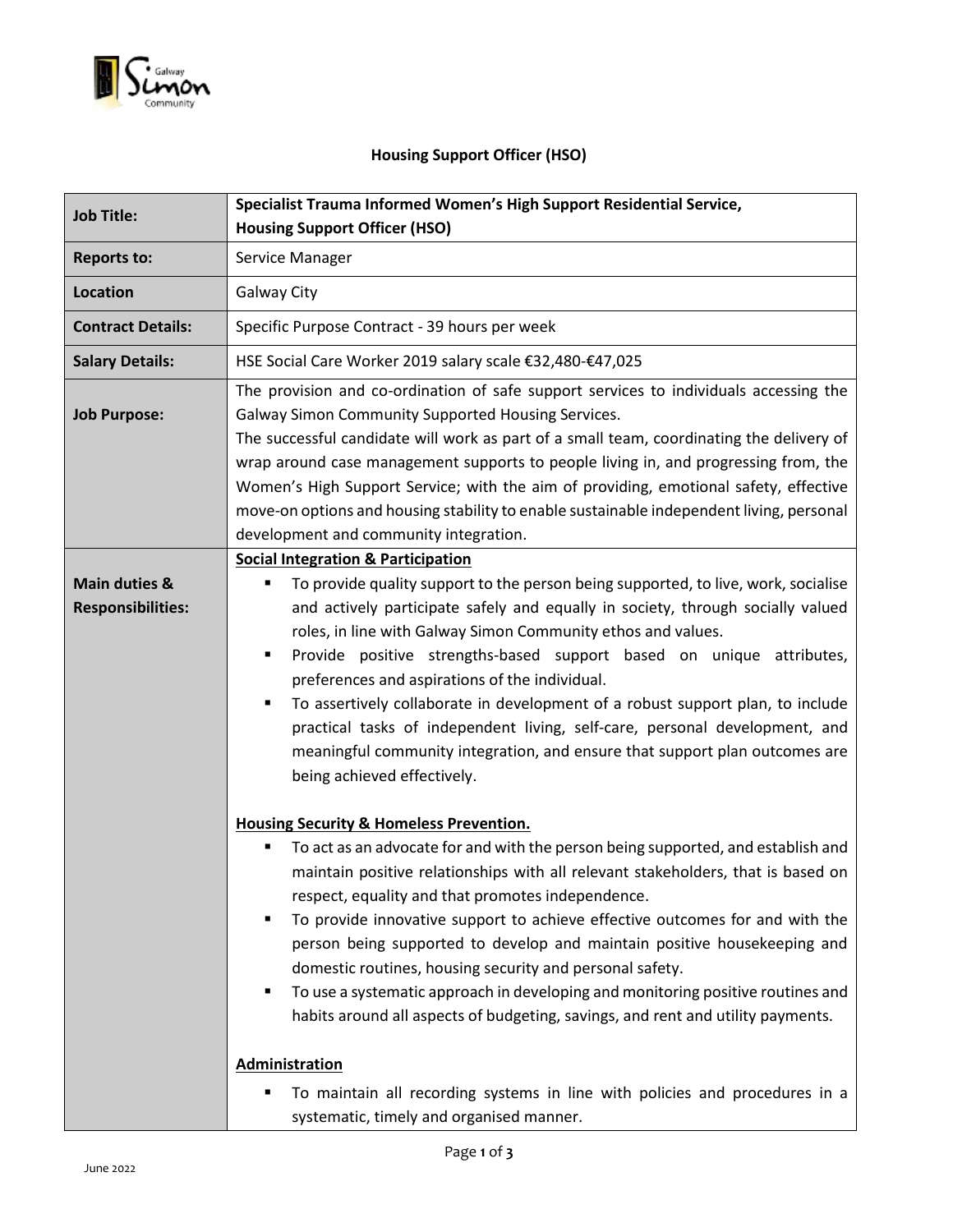| п                        | To ensure that all communication, reporting and administrative policies and                                |  |  |
|--------------------------|------------------------------------------------------------------------------------------------------------|--|--|
| ٠                        | procedures are followed.<br>To work in line with best practice set out in the National Standards Framework |  |  |
|                          | for People in Homeless Services.                                                                           |  |  |
|                          | To play an active role with responsibility, in the wider Women's service                                   |  |  |
|                          | compliance procedures and processes, service development, and service                                      |  |  |
|                          | administration.                                                                                            |  |  |
|                          |                                                                                                            |  |  |
|                          | <b>Training</b>                                                                                            |  |  |
| ٠                        | To attend and participate in training courses, and reading as required.                                    |  |  |
| ٠                        | To identify areas of future training need                                                                  |  |  |
| ٠                        | To provide training and mentoring to team members, volunteers and placement                                |  |  |
|                          | students as required.                                                                                      |  |  |
| <b>Health and Safety</b> |                                                                                                            |  |  |
| ٠                        | To act as appointed First Aid Responder when required and carry out all duties                             |  |  |
|                          | with reasonable care and attention.                                                                        |  |  |
| ٠                        | To take a calm, effective, trauma informed approach when working with people                               |  |  |
|                          | who are experiencing periods of crisis.                                                                    |  |  |
| ٠                        | To develop and maintain effective up-to-date individualised risk management                                |  |  |
|                          | plans and protocols, in collaboration with the person, and provide support to the                          |  |  |
|                          | staff team to implement related support plan actions and protocols.                                        |  |  |
| ٠                        | To ensure the health, safety and welfare of self, colleagues, and clients is a                             |  |  |
|                          | priority at all times.                                                                                     |  |  |
| ٠                        | Ensure optimal infection control in the service environs at all times.                                     |  |  |
|                          | To ensure that designated fire procedures are carried out.                                                 |  |  |
| ٠                        | To adhere to all Lone Working policy and procedures.                                                       |  |  |
| General                  |                                                                                                            |  |  |
|                          | Develop and maintain positive working relationships with all stakeholders and                              |  |  |
|                          | develop positive working networks within the wider community.                                              |  |  |
| ٠                        | Work in partnership and collaborate using solution focused approach with team                              |  |  |
|                          | members, colleagues and other professionals to achieve best possible outcomes                              |  |  |
|                          | for and with the person being supported.                                                                   |  |  |
| ٠                        | To oversee the maintenance and enhancement of a trauma informed                                            |  |  |
|                          | environment in the Women's High Support Service and its environs.                                          |  |  |
| п                        | To be flexible in working hours in securing positive client outcomes which may                             |  |  |
|                          | involve evening and weekend work as required.                                                              |  |  |
| ٠                        | To represent Galway Simon Community positively at meetings, conferences,                                   |  |  |
|                          | seminars and other events, & to project a positive image of the Simon                                      |  |  |
|                          | Community at all times.                                                                                    |  |  |
| ٠                        | To maintain confidentiality on all matters relating to staff, volunteers, clients, ex-                     |  |  |
|                          | clients and general Simon Community Business.                                                              |  |  |
|                          | To be aware of and adhere to all Galway Simon Community current Policies and<br>Procedures.                |  |  |
|                          |                                                                                                            |  |  |